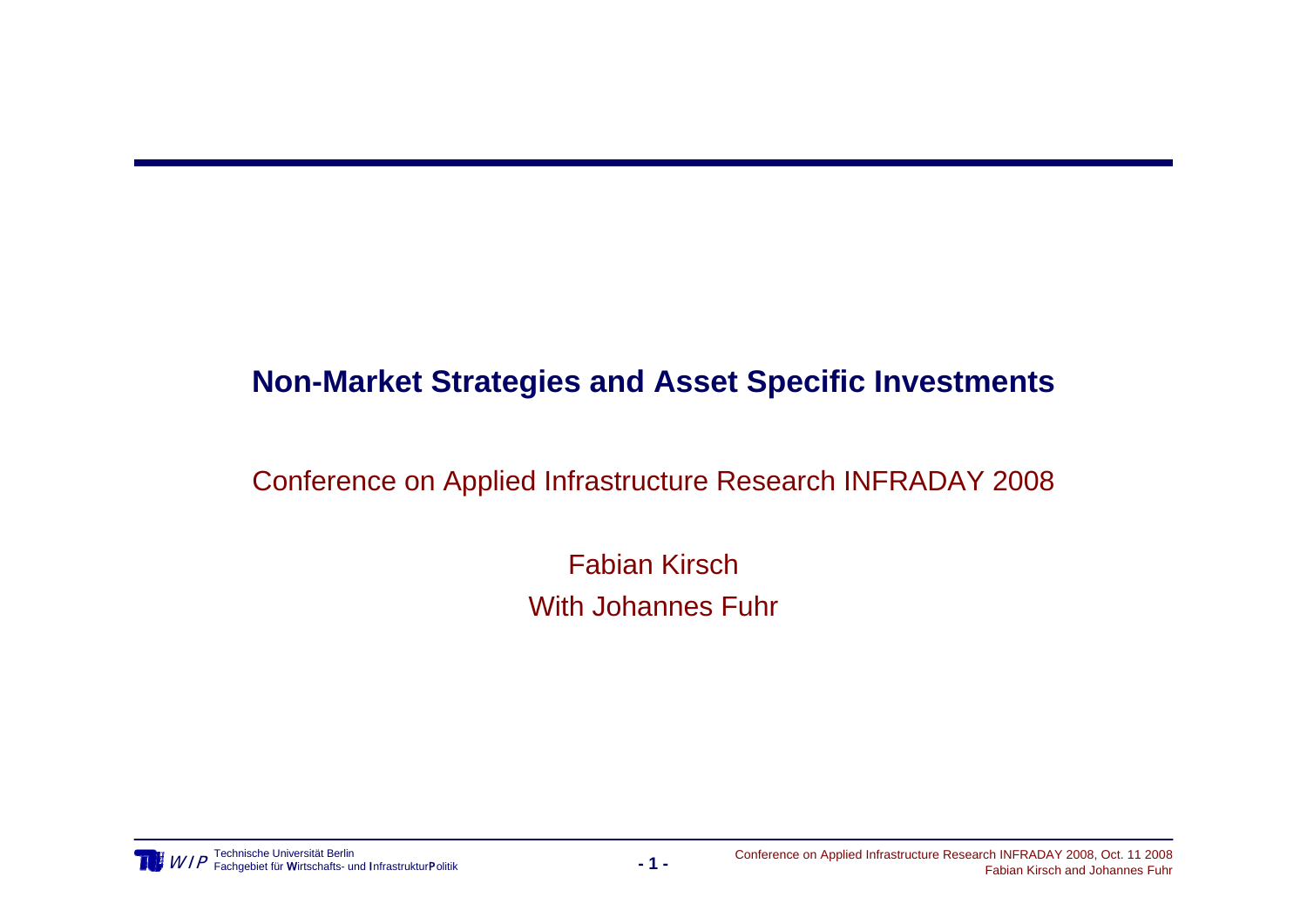# **Agenda**

- **1. Motivation and Problem Statement**
- **2. Political Markets and Non Market Strategies**
- **3. Case Study of the German VDSL Regulation**
- **4. Conclusion**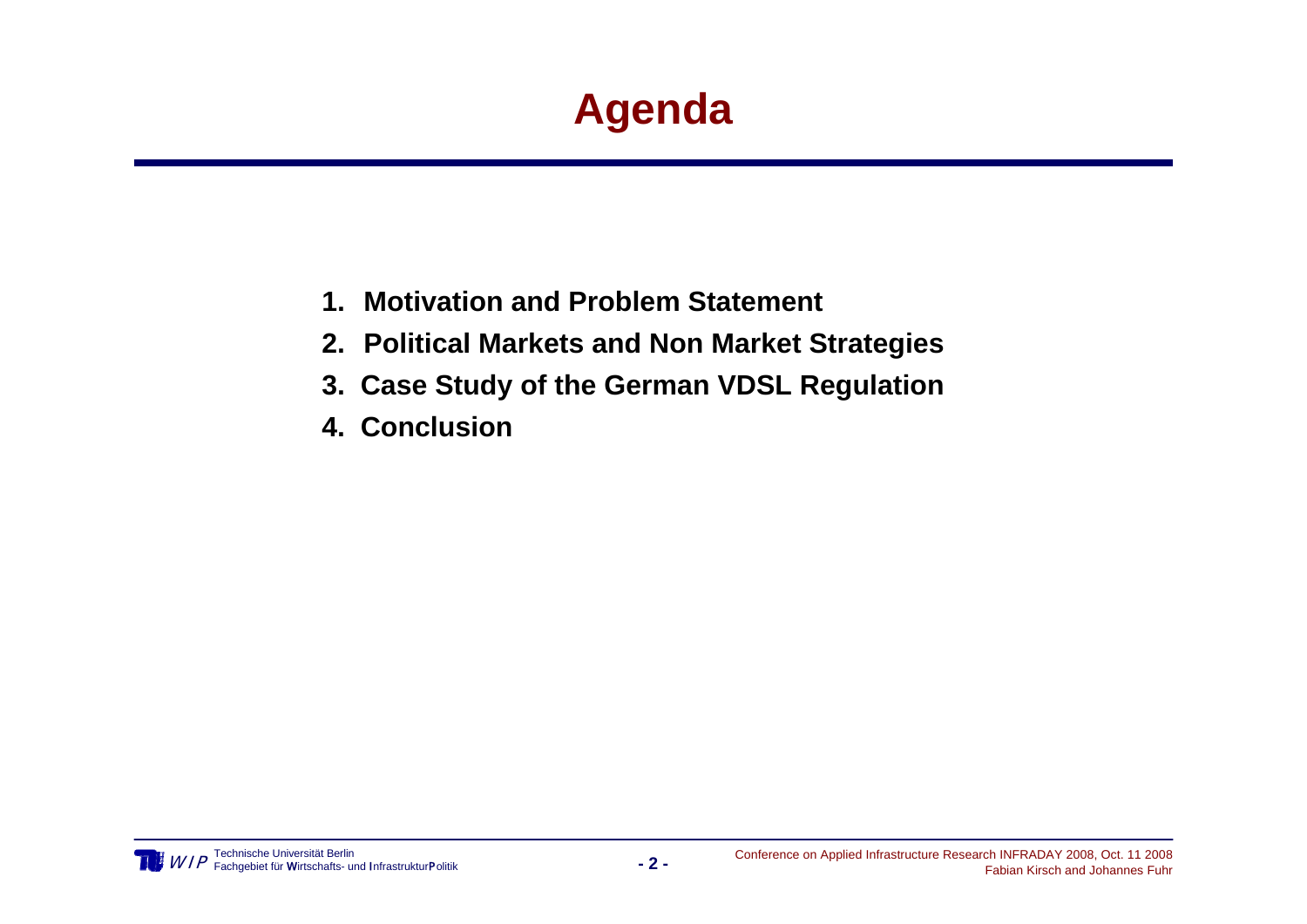## **Investments in Telecommunication Access Networks**

Deployment of "Next Generation Access Networks" (NGAN) in the local loop -> Replacement of copper access network loop with fiber optics

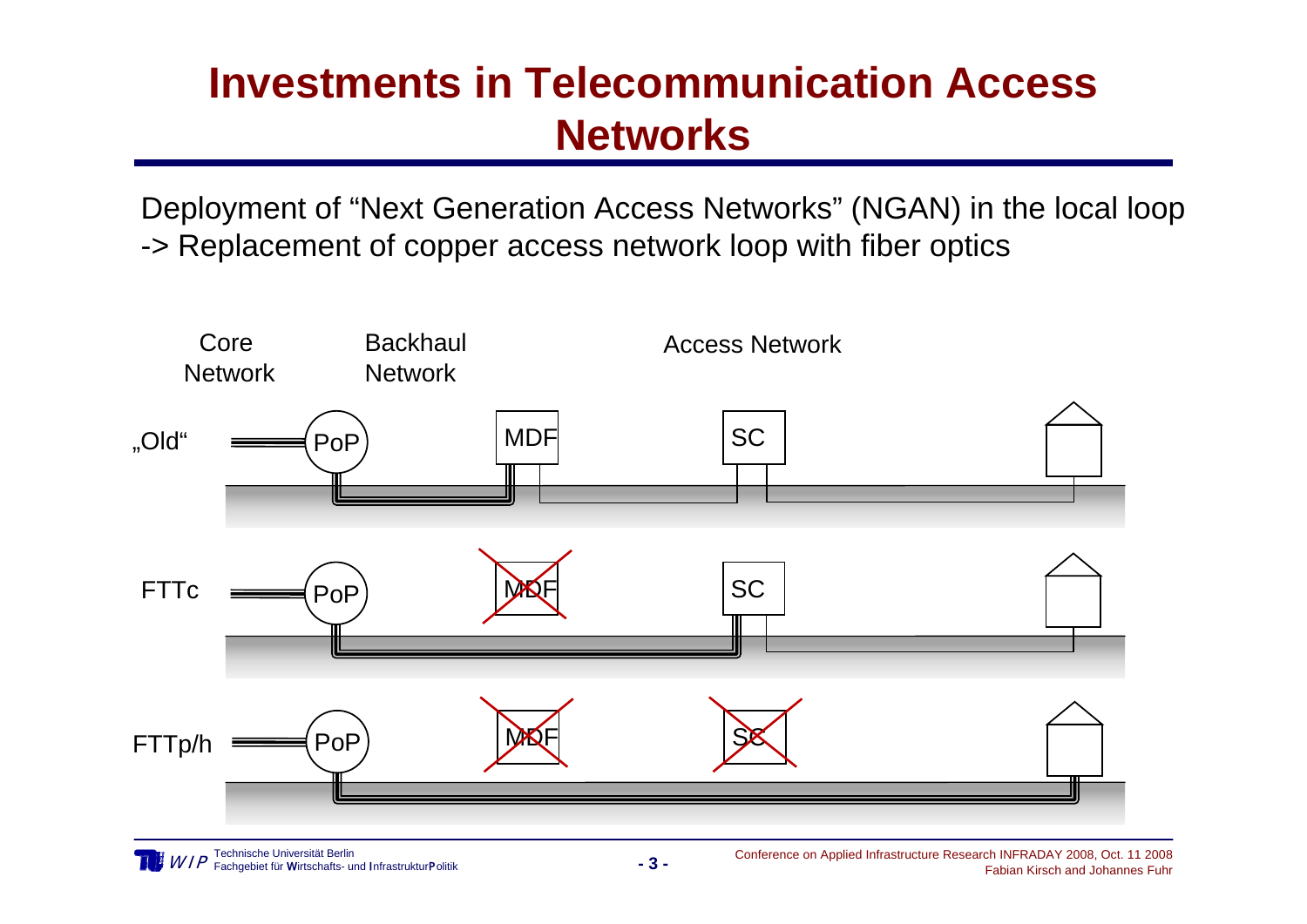## **Characteristics of Investment**

### **Large Scale**

- - **Change lines to every street cabinet (e.g. in NL: 15T k m fiber, 24.000 - 28.000 street cabinets)**
- -**Groundwork in urban and rural areas (depends on availability of ducts)**
- -**Netherlands: 0.9bn € (incl. switch to All-IP)**
- -**Germany: ~3 bn € to deploy FTTC to 2.9 million households in 10 cities**

### **Asset Specific**

- -**Up to 2/3 of the deployment costs are ground work**
- -**Low value of second best use**
- **-> In the prospect of regulation there is a threat of capture of quasi-rents by regulator / Hold-up problem**

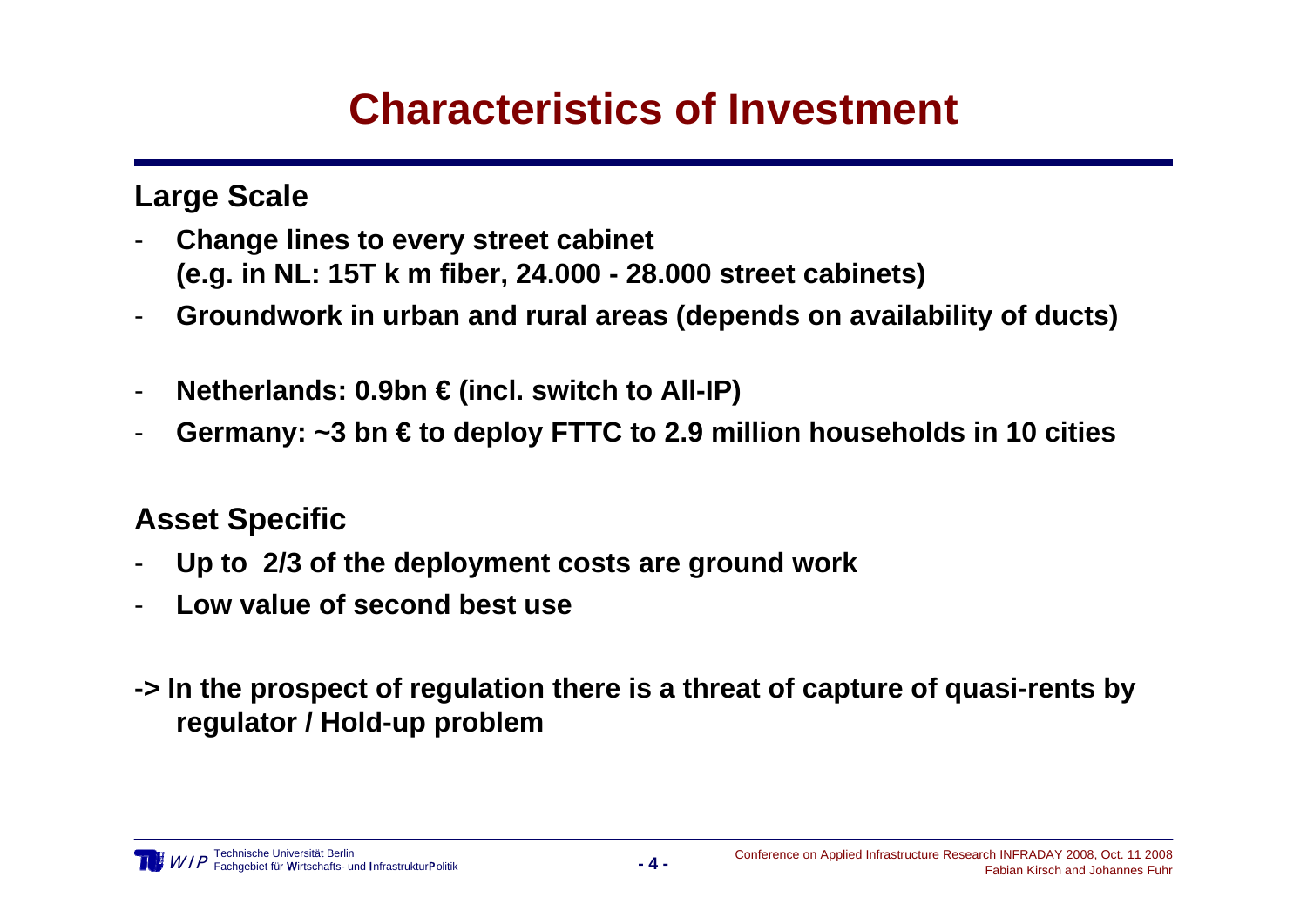## **Question**

- **I. How do companies attempt to influence their institutional environment under the prospect of regulation?**
- **II. Do these attempts vary with the degree of asset specificity of investments?**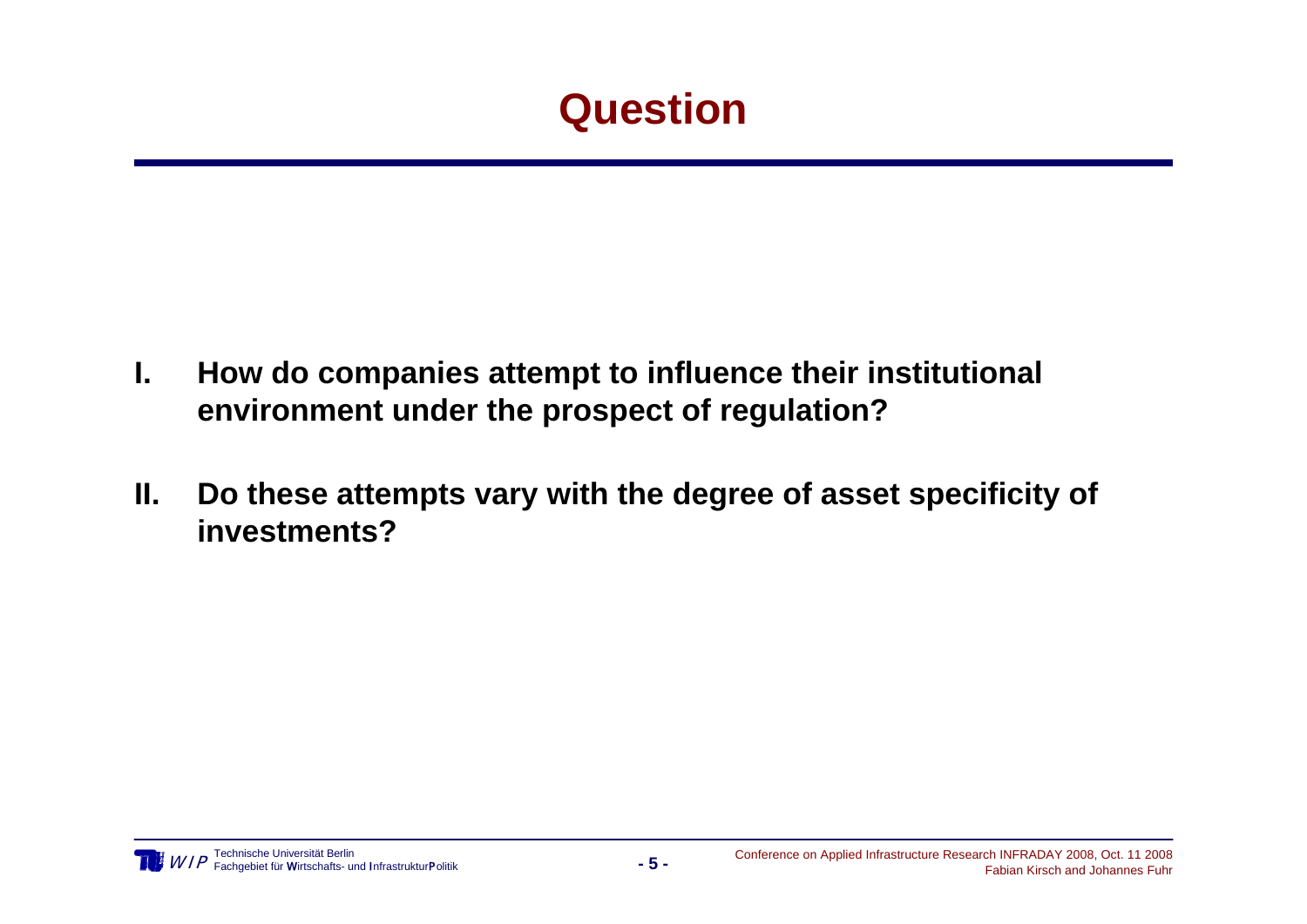## **Framework for Analysis**



#### **Incomplete contracts and self interested behavior give leeway to firms influence on public policy**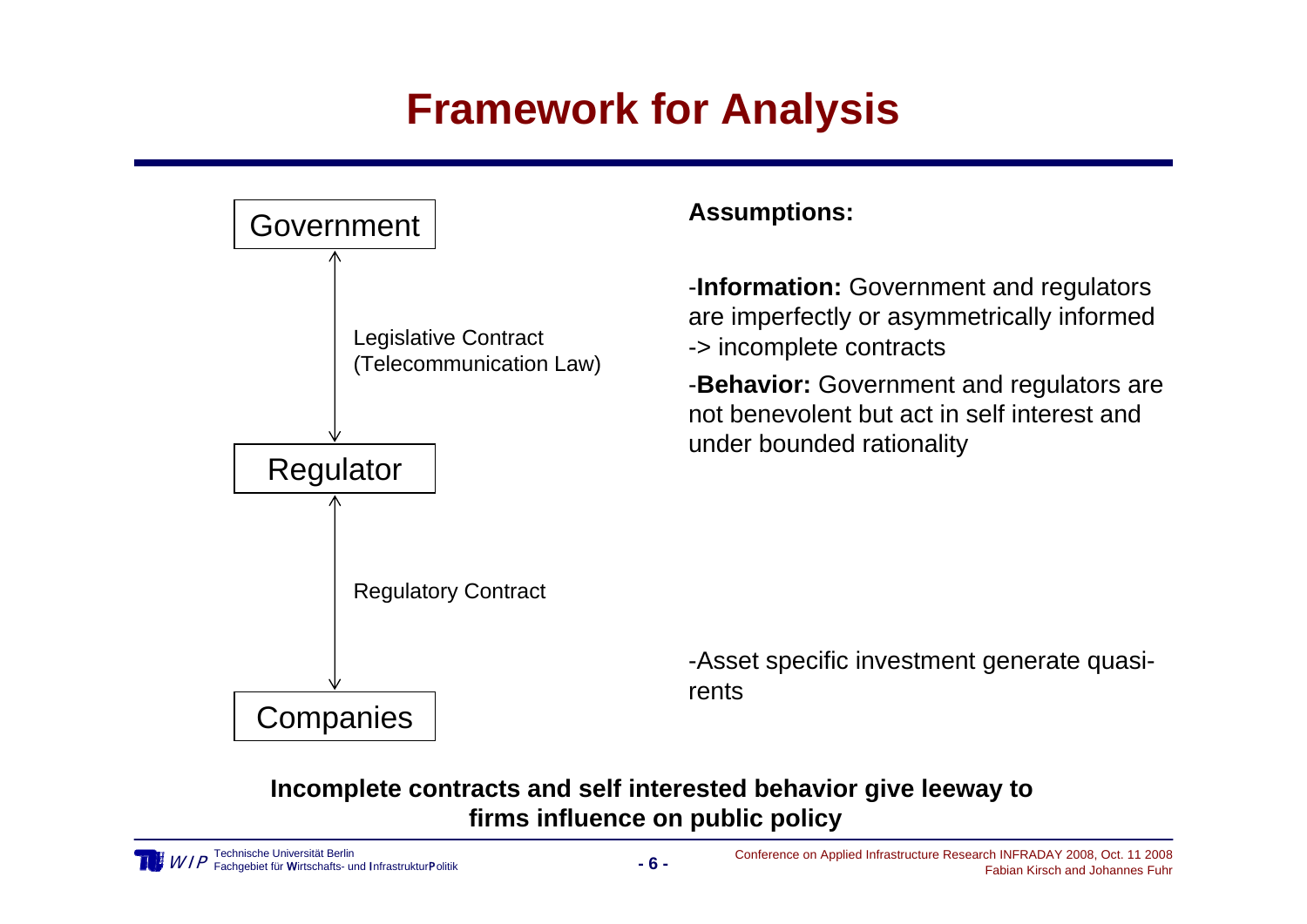### **Theory of Political Markets**

#### **Assumptions:**

- -Regulation is shaped by the competition of political forces (Stigler 1971)
- -Political markets are analogous to economic markets
- -Firms trade non-market strategies e.g. information, in exchange for public policy

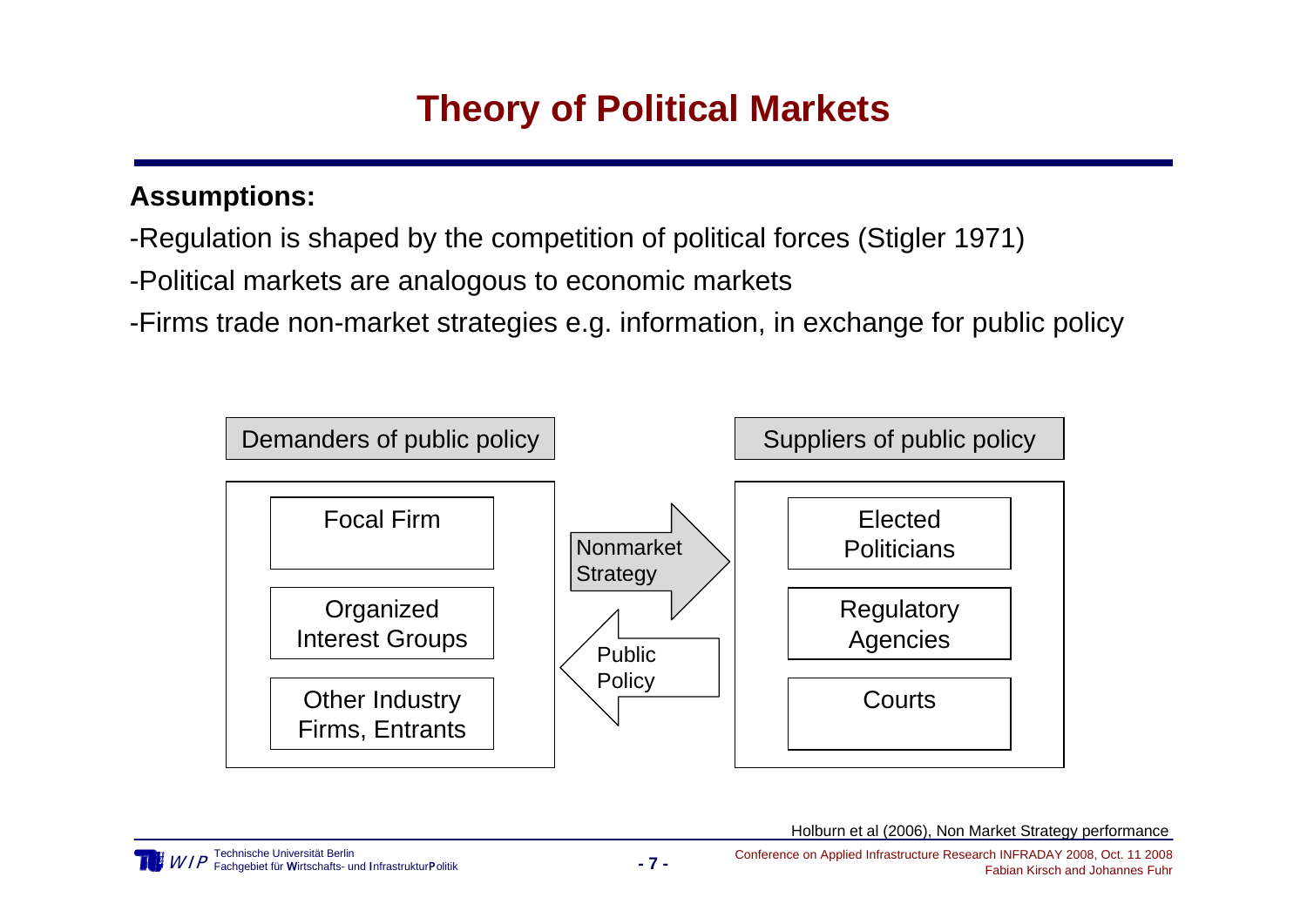### **Components and Key Mechanism of Non-Market Strategies**

**Taxonomy of Non-Market Strategies**

#### **Timing of Non-Market Strategies**

| <b>Strategy</b>            | <b>Tactics</b>                                                                  |  |
|----------------------------|---------------------------------------------------------------------------------|--|
| Information                | - Lobbying<br>- Research<br>- Experts<br>- Publications                         |  |
| <b>Financial incentive</b> | - Contributions /<br>donations<br>- Personal services<br>(Revolving door, etc.) |  |
| Constituency-building      | - Public relations<br>- Grassroot<br>mobilization                               |  |

Hillmann and Hitt (2006), Corporate Political Strategy



The earlier the better for widely salient issues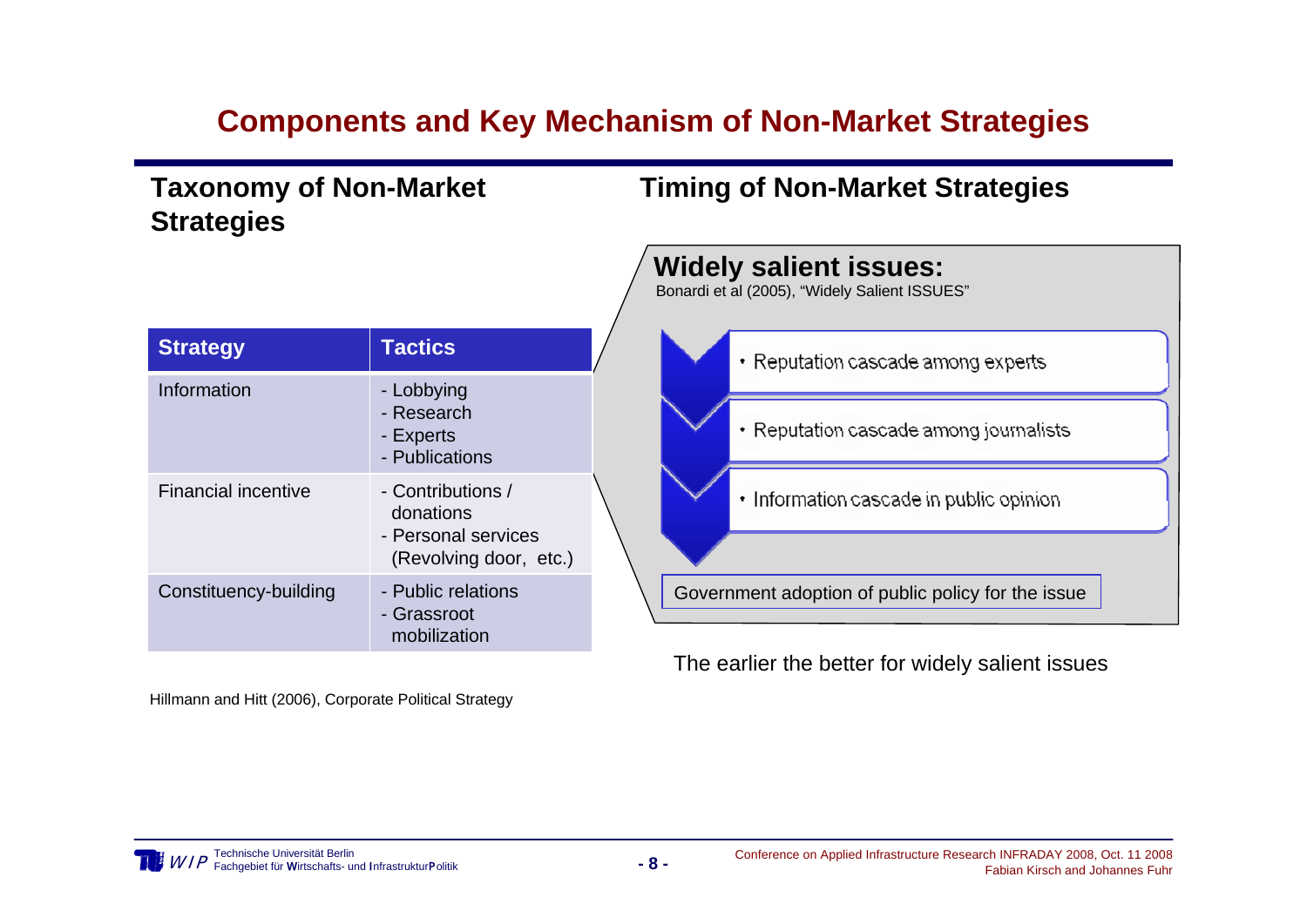## **Attractiveness of Political Market**



### **Attractiveness of political markets**

- *Demand Side*: Markets are attractive with concentrated benefits and diffuse costs
- Supply Side:

-Rivalry between representatives makes market more attractive

-Rivalry between bureaucrats reinforces the status quo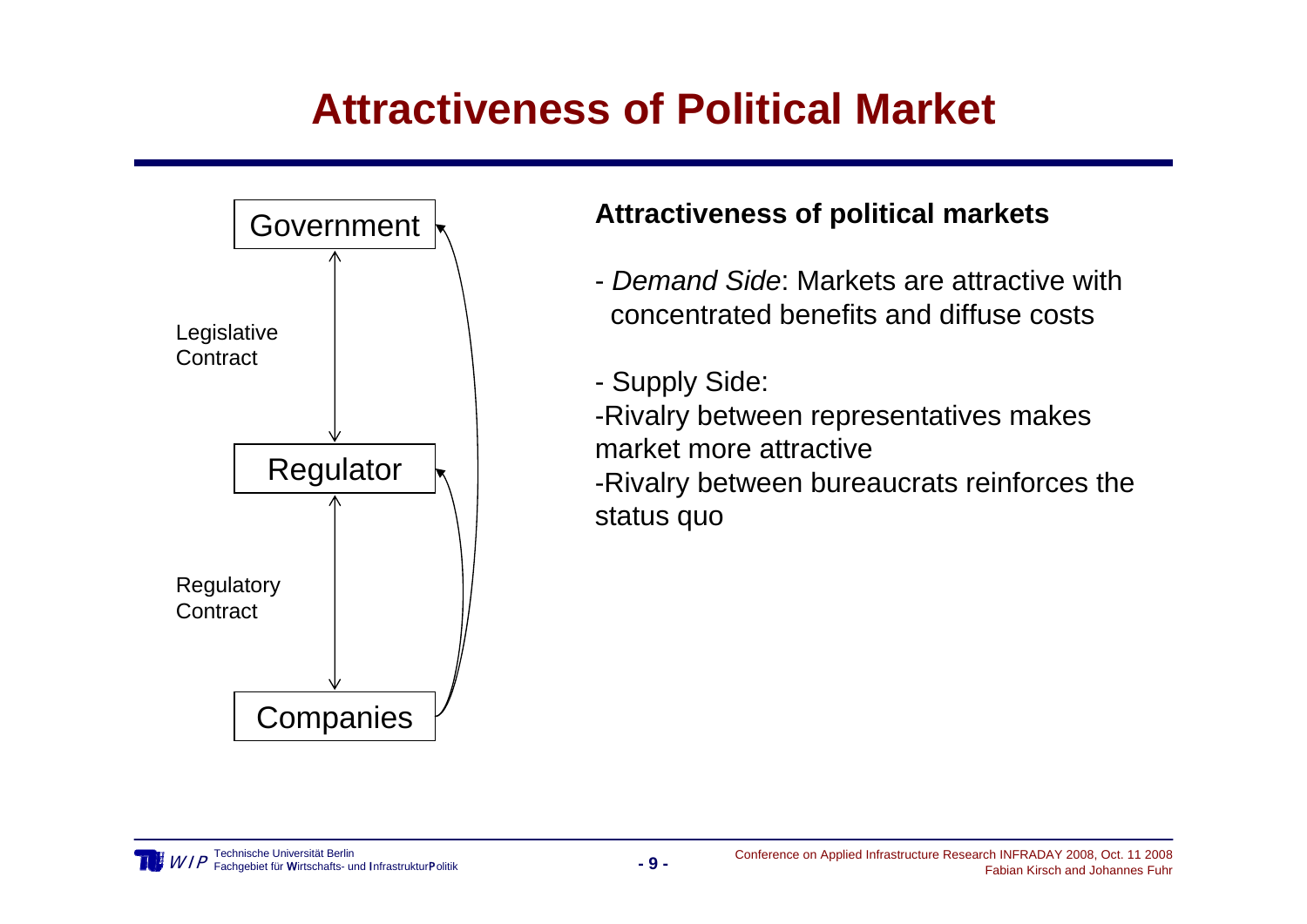### **Empirical Evidence of Firms Influence on Public Policy**

**Bonardi et al. (2004):** Nonmarket Strategy Performance: Evidence form the US Electric Utilities, *Academy of Management Journal*. Dec 2006. Vol. 49, Iss. 6; p. 1209

- **Goal:** Measurement of the performance of non market strategies
- **Data:** Rate of Return review decisions in US electricity industry from 1980 to 1992
- **Result:** Positive correlation of the decision to initiate rate review and performance

**Edwards and Wavermann (2006):** The Effects of Public Ownership and Regulatory Independence on Regulatory Outcomes*, Journal of Regulatory Economics,* Vol. 29, Iss. 1, p. 23

- **Goal:** Link public ownership with regulatory outcome for access rates
- **Data:** Panes data for access rates for 15 EU countries (1997-2003)
- **Result:** Public ownership is associated with favorable regulatory outcomes for the incumbent

**Figueiredo and Edwards (2005):** Does Private Money Buy Public Policy? Campaign Contributions and Regulatory Outcomes in Telecommunication, *Journal of Economics and Management Strategy*, Vol. 16, Iss. 3, p. 547

- **Goal:** Link variations in access rates and the level of campaign contributions
- **Data:** Panel data for US electoral cycle 97/98, 99/00, 01/02
- **Result:** Private money can influence public policy outcomes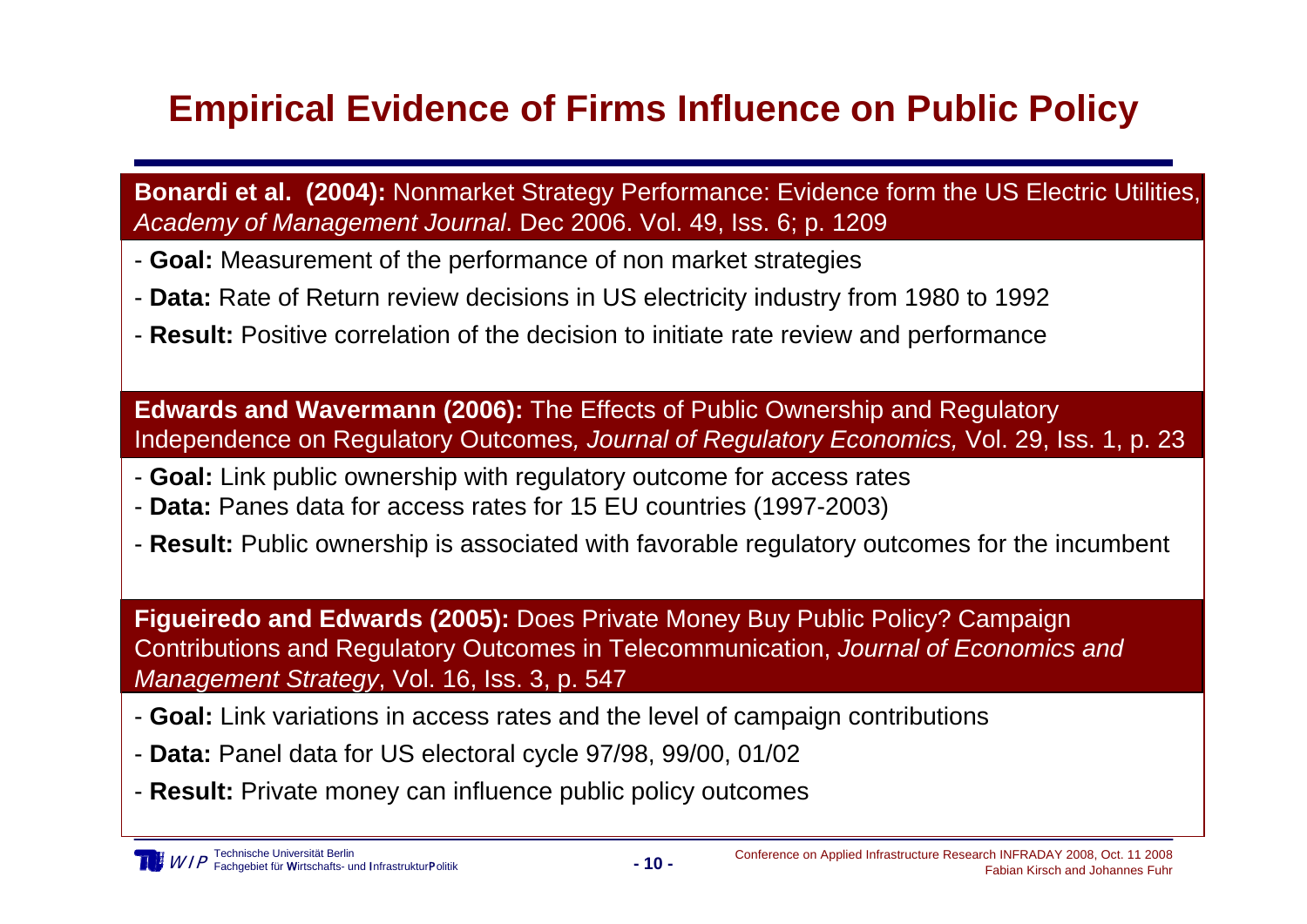## **Regulatory Capture**

- - **Regulatory capture theory views political influence by firms as rent seeking**
- - **We acknowledge this view but argue that there is an additional efficiency rational to these strategies.**
- - **We picture a setting in which the possibility for innovation, requiring asset-specific investment, requires a change in the regulatory contract.**
- - **A properly designed strategy will attempt to convince legislators as well as the regulator agency that a change in regulatory contract is necessary to induce investments, whereas a failure entails the threat of sub-optimal investments.**
- - **However, the regulator/legislator, being imperfectly and asymmetrically informed, faces the challenge of determining whether the firm pursues primarily strategic or efficiency objectives.**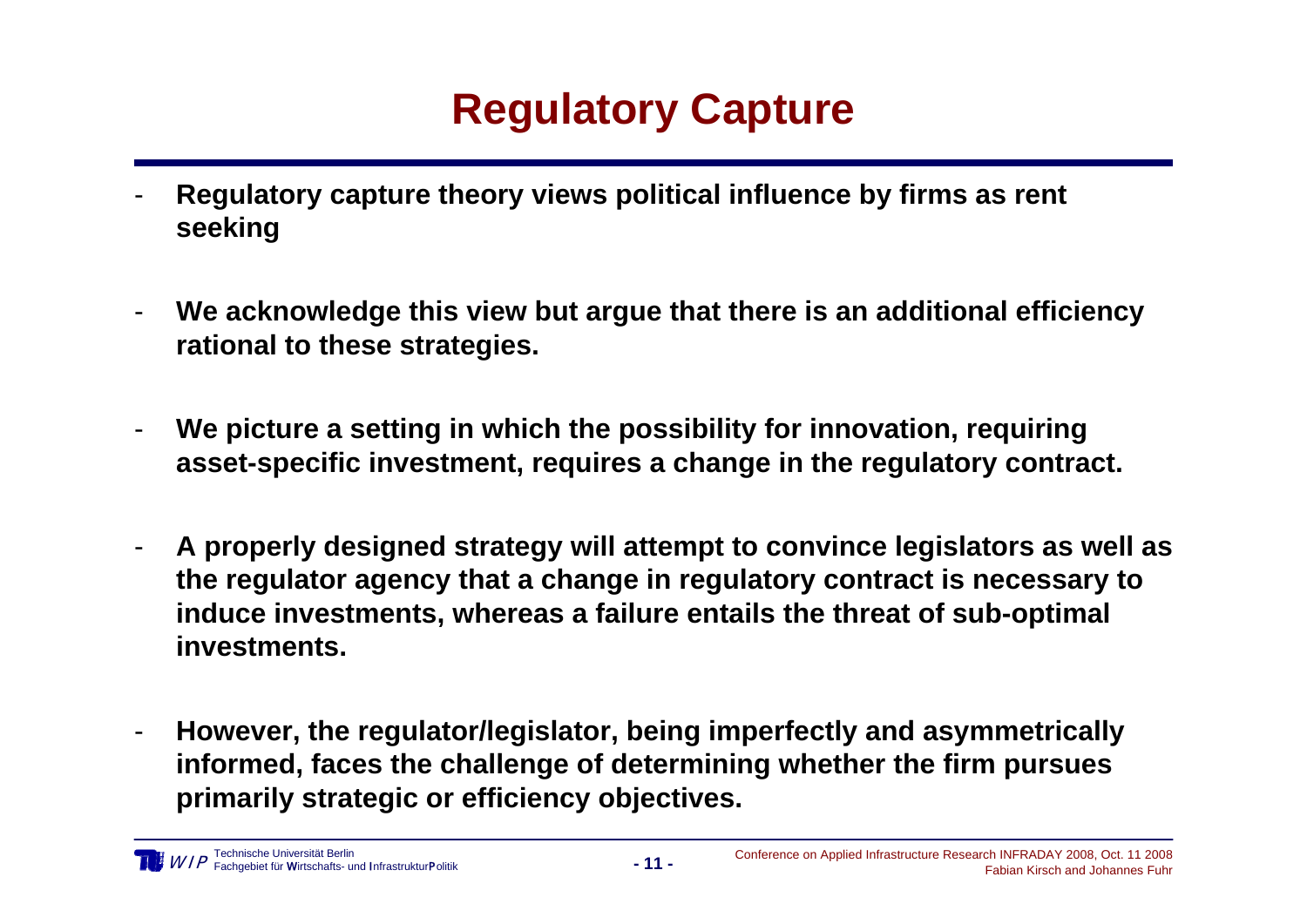# **Case Study Germany Overview**

**German case in a nutshell:**

- **DTAG makes ~3 bn € investment in FTTc, investment decision contingent on regulation**
- **German legislator allows regulatory holiday for "new and emerging markets" (success)**
- **EU challenges this decision before the European Court of Justice**



#### **DTAG Non-Market strategy:**

- **Information strategy (early expert report from reputable researchers)**
	- Targeting the legislative contract (coalition agreement after election)
	- Before the issue gained salience (which limits officials leeway)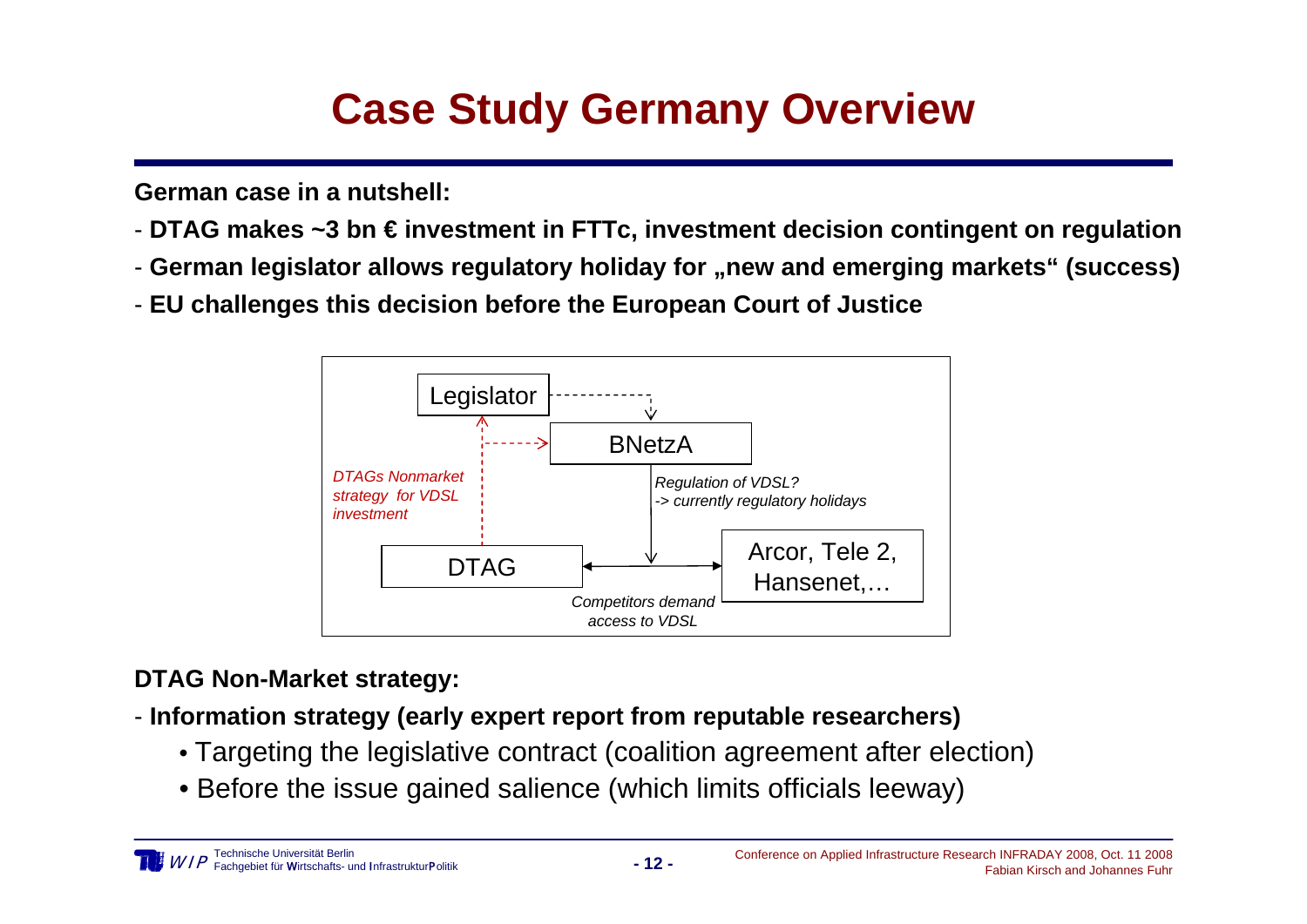## **VDSL Information Strategy / Information Cascade**

| Legislative             |                                                 | 11.11.2005<br><b>Coalition contract</b>                                             | <b>TKG</b> | 14.09.2006 Legislative proposal to change the<br>29.11.2006 Draft Resolution of the<br>council for economics and<br>technology<br>30.11.2006 Resolution in the<br><b>Bundestag</b><br>24.02.2007 TKG is enacted |  |
|-------------------------|-------------------------------------------------|-------------------------------------------------------------------------------------|------------|-----------------------------------------------------------------------------------------------------------------------------------------------------------------------------------------------------------------|--|
| Regulierer              |                                                 | emerging markets                                                                    |            | 05.12.2005 BNetzA conference on NGNs and Emerging Markets<br>22.02.2006 Consultation of the BNetzA about new and                                                                                                |  |
| Press                   |                                                 | Intensive coverage of VDSL                                                          |            |                                                                                                                                                                                                                 |  |
| Scientific<br>Community | 12.2004 Report: "Neue<br>Märkte unter dem neuen | 14.12.2005 Comment by the Wissenschaftlicher<br>Arbeitskreis für Regulierungsfragen |            |                                                                                                                                                                                                                 |  |
| <b>Deutsche Telekom</b> | Rechtsrahmen" for DTAG                          | 01.09.2005 Press release: DTAG announces VDSL                                       |            |                                                                                                                                                                                                                 |  |
| 2004                    | 2005                                            | 2006                                                                                |            | 2007                                                                                                                                                                                                            |  |

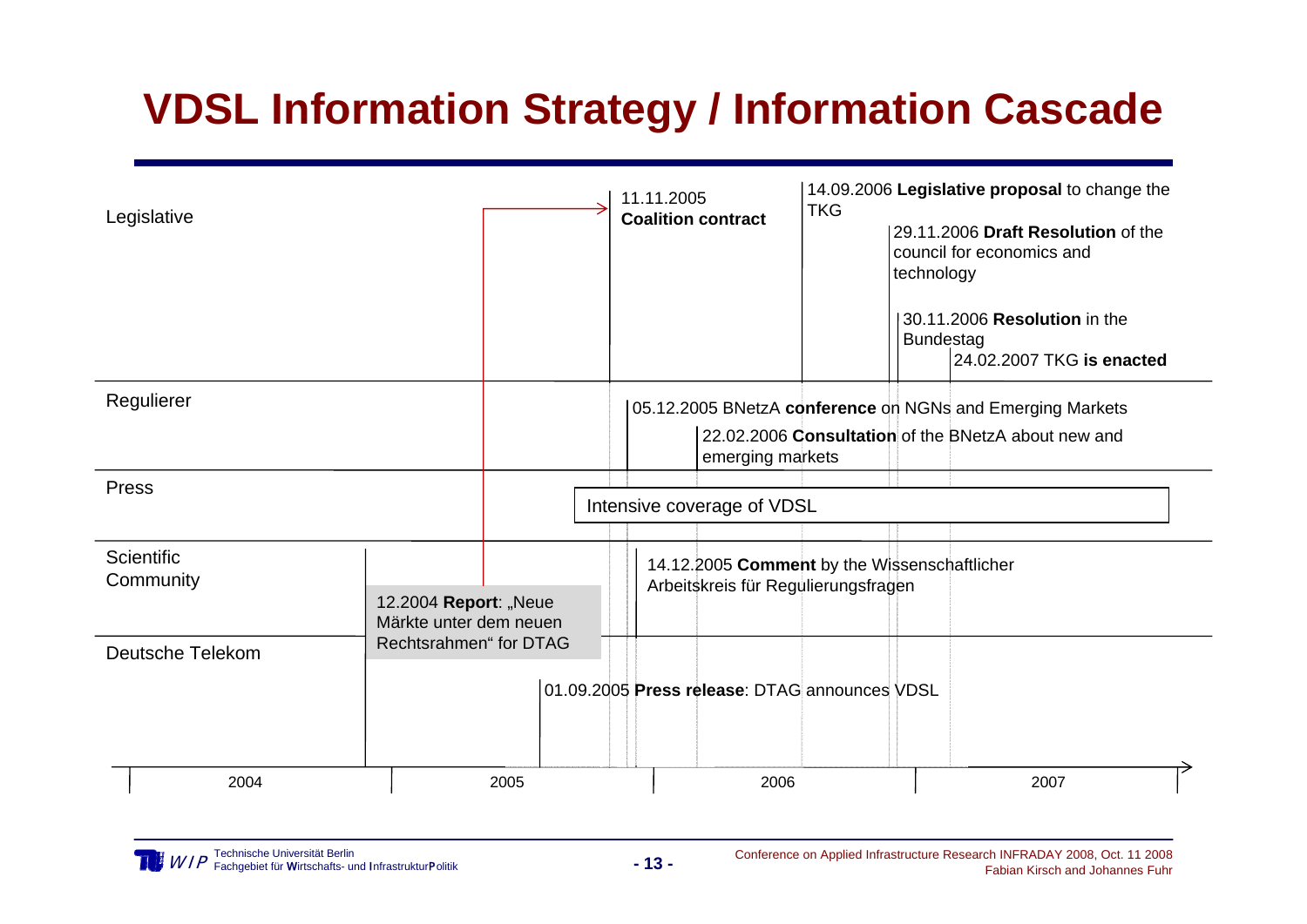### **Case Summary**

**Attractiveness of the political market for VDSL regulation:**

- - **Demand Side**
	- Concentrated benefits for DTAG
	- Diffuse costs for customers
	- **Supply Side**
	- High political rivalry (grand coalition between CDU and SPD)
	- Independent regulator

| <b>Decision Parameter</b>                                      | <b>Expected Behavior</b>                     | <b>Case in Germany</b>                                       |
|----------------------------------------------------------------|----------------------------------------------|--------------------------------------------------------------|
| <b>Strategy</b><br>-Information<br>-Financial<br>-Constituency | $\pm$<br>0 (limited applicability)<br>$\div$ | + (Report)<br>0 (no observations)<br>+ (lobby groups, press) |
| Timing                                                         | Early (widely salient)                       | Early                                                        |
| <b>Target institution</b>                                      | Legislator (most<br>attractive)              | Legislator                                                   |